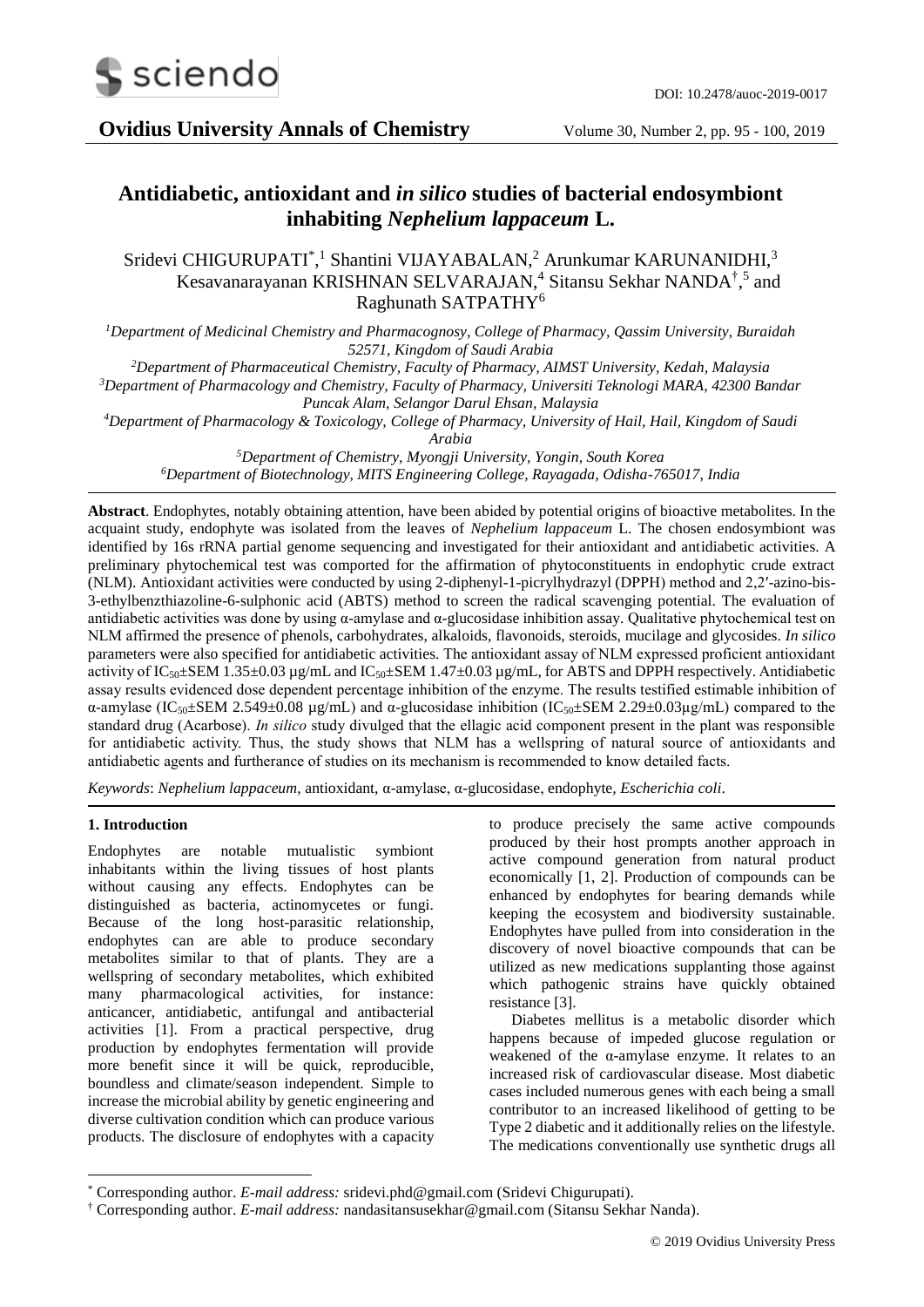through their lifetime. Notwithstanding, long haul treatment had adverse effects, for example, oedema with gastrointestinal disorders and hyponatremia [4]. The result is inclined of today's society to favor traditional medications due to fewer side effects, sensible vale and less complex to situate in the surroundings [5].

There are unsettling impacts in antioxidant defense frameworks in diabetes mellitus [6]. As diabetic intricacies can be treated with antioxidants [7]. The commencement of the "unifying theory" that hyperglycemia-prompted oxidative stress could relate to the pathogenesis of each complexities [8].

Rambutan (*Nephelium lappaceum* L.) belongs to the Sapindaceae family is a popular tropical fruit in Southeast Asian countries namely in Indonesia, Thailand, and Malaysia. This tropical fruit is cultivated in a warm, humid, and in areas with lower evaporation rates and more rainfall. Rambutan is a red or yellow pericarp ovoid fruit which is covered with soft spines [9]. There are many traditional uses of rambutan and parts of the plant in local cultures are studied. Rambutan leaves are employed for hair care in the sense of increasing one's quality of hair [10]. Studies have reported that all parts of rambutan are useful where the leaves, rind, and seed contain anthocyanins, phenolic and flavonoids [11]. These parts are also reported to exhibit antioxidant, antibacterial, antidiabetic and cytotoxic activities [9]. The hydroxyl moiety of rambutan's phenolic compound has radical scavenging properties and reduces lipid peroxidation cell capacity. In the present study, we mainly focused on the isolated endophytes from rambutan leaves along with the screening of antioxidant and antidiabetic potentials of secondary metabolites of crude extracts of endophytes.

## **2. Experimental**

### *2.1. Chemicals*

2-diphenyl-1-picrylhydrazyl (DPPH), α-amylase, αglucosidase, ascorbic acid, and gallic acid were purchased from Merck Millipore Corporation, USA. 2,2′-azino-bis-3-ethylbenzthiazoline-6-sulphonic acid (ABTS), Acarbose and Rutin were purchased from Sigma-Aldrich Corporation, USA. All the chemicals used were of analytical grade.

### *2.2. Plant sample collection*

The plant materials, leaves of *Nephelium lappaceum* L. were collected from Baling, 09100, Kedah, Malaysia. The leaves were sampled for the study of endophytic bacterial communities. The matured and healthy plant was carefully selected for sampling, then were brought in sterile bags and processed within a few hours. The herbarium accession number of *Nephelium lappaceum*  L. is AIMST/FOP/04.

### *2.3. Isolation of endophytic bacteria*

The plant materials were rinsed gently in running water to remove superficial injury and soil particles. After proper washing, the samples were cut into small pieces. The isolation of endophytes was done according to the method described by Sadrati *et al.* (2013) with slight modifications [12, 13]. The surface sterilization was carried out by treating the plant material with 70%

ethanol for 30 seconds, followed by immersion in 95% ethanol for 10 seconds and again in 5% sodium hypochlorite solution for 4 min. Subsequently, the segments were rinsed four times with sterile distilled water. The samples were cut into at least 3 to 4 mm in diameter and 0.5 to 1 cm in length. On each Petri plate, 5 to 6 segments were placed on the nutrient agar. The efficiency of the surface sterilization procedure was assessed by adding few drops of water from the last wash on the agar plate. The Petri plates were incubated at 37  $\degree$ C for 24 h to 36 h until the growth of bacteria is observed.

### *2.4. 16S rRNA partial gene sequencing*

The PCR amplification of 16S rRNA partial gene of the selected endophyte strains was done by using the forward primer (Bakll W-F 5'- AGT TTG ATC MTG GCT CAG -3') and reverse primer (Bak-R 5'- GGA CTA CHA GGG GGG TAT CTA AT -3'). The PCR amplification was carried out in a thermocycler with the following conditions: initial denaturation at 95  $\mathrm{^{\circ}C}$  for 4 min, cycle denaturation at 9  $\rm{°C}$  for 30 s, cycle annealing at 52  $\mathrm{^{\circ}C}$  for 30 s, cycle extension at 72  $\mathrm{^{\circ}C}$  for 30 s, repeat cycle steps 30 more times, final extension 72  $\degree$ C for 5 min. The sequenced DNA data were a BLAST analyzed by the NCBI database to identify the sequence similarity reported gene sequences in GenBank [14].

### *2.5. Bacterial endophytic crude extraction*

The isolated endophyte was grown as the subculture on a nutrient agar Petri plate for 24 h under aerobic condition. The subculture was inoculated into the nutrient broth and incubated at 110 rpm on a shaker at  $37 \text{ °C}$  for 3 to 4 days. After fermentation, the culture broth was added with brine solution and ethyl acetate solvent respectively, with the ratio of 1:3. The culture broth was then extracted. The organic phase was filtered after which anhydrous sodium sulphate was added. The ethyl acetate solvent was evaporated by rotary evaporator. The extract was dried and concentrated, then was weighed and stored at -4 °C [15].

### *2.6. Phytochemical screening*

NLM was used for preliminary screening of phytochemicals such as alkaloids, carbohydrates, phenols, amino acids, steroids, anthocyanins, proteins, flavonoids, saponins, mucilage, gums, glycosides and tannins using standard biochemical testing methods [16].

### *2.7. Antioxidant activity*

### **DPPH free radical scavenging assay**

The sample DPPH free radical scavenging capacity was assessed by using standard method [17, 18]. The sample solutions were prepared in absolute alcohol, ranging from 10  $\mu$ g/mL to 1000  $\mu$ g/mL. The sample (500  $\mu$ L) was added with 2  $\mu$ mol DPPH solution (500  $\mu$ L) and kept in the dark for 20 min at room temperature. The absorbance was measured at 517 nm. Ascorbic acid was used as a reference standard.

The percentage of free radical scavenging was calculated as:

$$
\% Inhibition = \frac{Abs_{control} - Abs_{sample}}{Abs_{control}} \times 100 \text{ (1)}
$$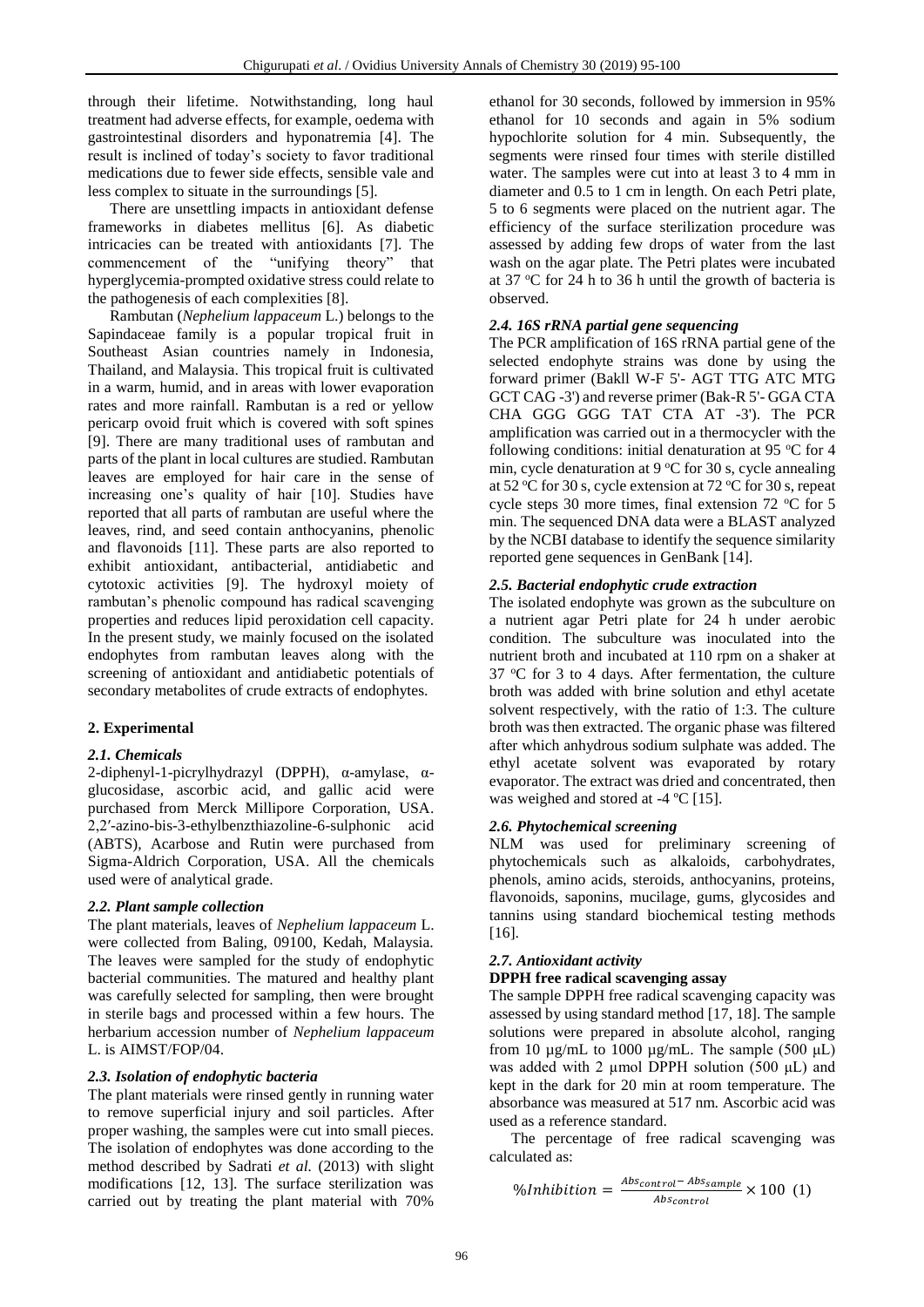where *Abs* is absorbance.

### **ABTS free radical cation scavenging assay**

The sample capacity to scavenge, 2,2'-azino-bis (3 ethylbenzothiazoline-6-sulfonic acid) free radical cation [ABTS\*+] was assessed by standard method [19, 20]. 7 mM ABTS in distilled water and 2.45 mM of potassium persulfate was added. The solution was kept at room temperature in the dark for 12 to 16 h. The sample solutions were prepared in absolute alcohol, ranging from 10 µg/mL to 1000 µg/mL. The ABTS solution was added and incubated for 30 min. The absorbance was measured at 734 nm. Ascorbic acid was used as reference standard. The percentage of radical cation scavenging inhibition was calculated using Eq. 1.

# *2.8. In vitro antidiabetic activity*

## **α-amylase inhibition assay**

The α-amylase inhibitory activity was assayed by modifying assay [21]. The sample (500 µL) was added with 0.5 mg/mL  $\alpha$ -amylase solution (500 µL) in 0.2 mM phosphate buffer, pH 6.9, and was incubated at 25°C for 10 min. After the pre-incubation period, 1% starch solution (500 μL) in 0.02M sodium phosphate buffer, pH 6.9, was added and incubated for 10 min at 25 °C. After the addition of 1 mL of dinitrosalicylic acid color reagent, the solutions were kept for incubation in boiling water for 5 min subsequently cooled to room temperature. The absorbance was measured at 540 nm. Acarbose was used as a reference standard. The percentage of inhibition was calculated using Eq. 1.

## **α-glucosidase inhibition assay**

The α-glucosidase inhibitory activity was assayed by modifying assay [22]. The sample (1 mL) and 2% M/V sucrose (1 mL) in Tris buffer, pH 8, were incubated for 5 min at 37 °C. Then, 1 U/mL  $\alpha$ -glucosidase (1 mL) was added and incubated at  $37 \text{ °C}$  for 10 min. The reaction was arrested by heating in boiling water for 2 min. The glucose content was measured by the glucose peroxidase method. Acarbose was used as a reference standard. The percentage of inhibition was calculated using Eq. 1.

### *2.9. Statistical analysis*

The data were computed as mean  $\pm$  standard error mean (SEM) and conveyed in triplicates (*n* = 3) throughout the experimental procedures. The  $IC_{50}$  values for both antioxidant and antidiabetic studies are calculated using the Graph Pad Prism Software (Version 5) by non- linear regression graph plotted between the percentage of enzyme inhibition (*x* axis) against concentrations (*y* axis) for antidiabetic assay and between percentage of radical scavenging (*x* axis) against concentration (*y* axis) for antioxidant assay.

### *2.10. In silico studies*

One of the important secondary metabolites commonly found in this plant is ellagic acid. The ellagic acid is dilactone of hexahydroxydiphenic acid (Figure 1). Due to different medicinal properties of ellagic acid, they have enabled the researcher to obtain its potential health benefits [23]. To illustrate the antidiabetic nature of the Rambutan plant product an *in silico* case study was performed. The binding affinity of the ellagic acid with two receptors,  $\alpha$ -amylase and  $\alpha$ -glucosidase was evaluated by molecular docking study by using HEX 8.0 tool [24].



**Figure 1.** Structure of dilactone of hexahydroxydiphenic acid.

### **3. Results and discussion**

Endophytic bacteria habitats in various plant tissues are relatively unstudied and are known to have a wellspring of novel natural products to be utilized as part of industry, agriculture and medicine. The significance of endophytes has become apparent recently when it was demonstrated that it plays a part as protecting the host plant against ailments and insects [25]. In this study, endophytes were isolated from the leaves of *Nephelium lappaceum* L. The surface sterilization of the excised tissue was carried out to ensure the expulsion of surface microbial flora especially epiphytes. The immersion of the tissue in sodium hypochlorite and ethanol demonstrated significant accomplishment in various studies to isolate the endophytes [26]. The small pieces of the plant tissue (leaves) under aseptic conditions were moved to the isolation media. The endophytes were chosen, and the cultures were selected by a repeated sub culturing on Lysogeny broth (LB) agar and characterized by16S rRNA gene sequencing. **Figure 1.** Structure of dilactone of hexahydroxydiphenic<br> **Results and discussion**<br> **Results and discussion**<br> **Results and discussion**<br> **Results and discussion**<br> **Results and discussion**<br> **Results and discussions**<br> **Resu** 

The genome sequence data obtained from 16S rRNA gene, partial sequencing was used in the identification of bacterial endophyte. The 16S rRNA sequence nucleotide blast analysis reveals the identities of the sample based on his analysis from Megablast (highly similar sequences) output. Based on the 16S rRNA sequence nucleotide blast analysis, the closest hit was treated as the identity of the respective endophytes sample. Based on the results obtain through 16S rRNA sequence nucleotide blast analysis, the endophyte identified as *Escherichia coli*. The 16S rRNA gene fragment nucleotide sequences have been submitted to the GenBank/DDBJ/EMBL under accession number of MF615205.

On performing preliminary qualitative phytochemical analysis using standard procedures [27], NLM reported to have various phytoconstituents such as alkaloids, flavonoids, steroids, mucilage, proteins, reducing sugar and phenols.

**Table 1.** α-amylase and α-glucosidase enzyme inhibition by NLM and Acarbose

| Concen-           | α- amvlase      |                  | $\alpha$ - glucosidase |                 |
|-------------------|-----------------|------------------|------------------------|-----------------|
| tration           | Acarbose        | NLM              | Acarbose               | NLM             |
| $(\mu g/mL)$      |                 |                  |                        |                 |
| 100               | 39.39           | 20               | 40                     | 34.96           |
| 200               | 57.58           | 41.21            | 52                     | 48.72           |
| 400               | 54.55           | 50.30            | 68.8                   | 65.44           |
| 800               | 69.70           | 58.48            | 80.8                   | 78.08           |
| 1000              | 93.94           | 84.55            | 90.4                   | 88.48           |
| $IC_{50} \pm SEM$ | $2.25 \pm 0.15$ | $2.549 \pm 0.08$ | $2.22 \pm 0.04$        | $2.29 \pm 0.03$ |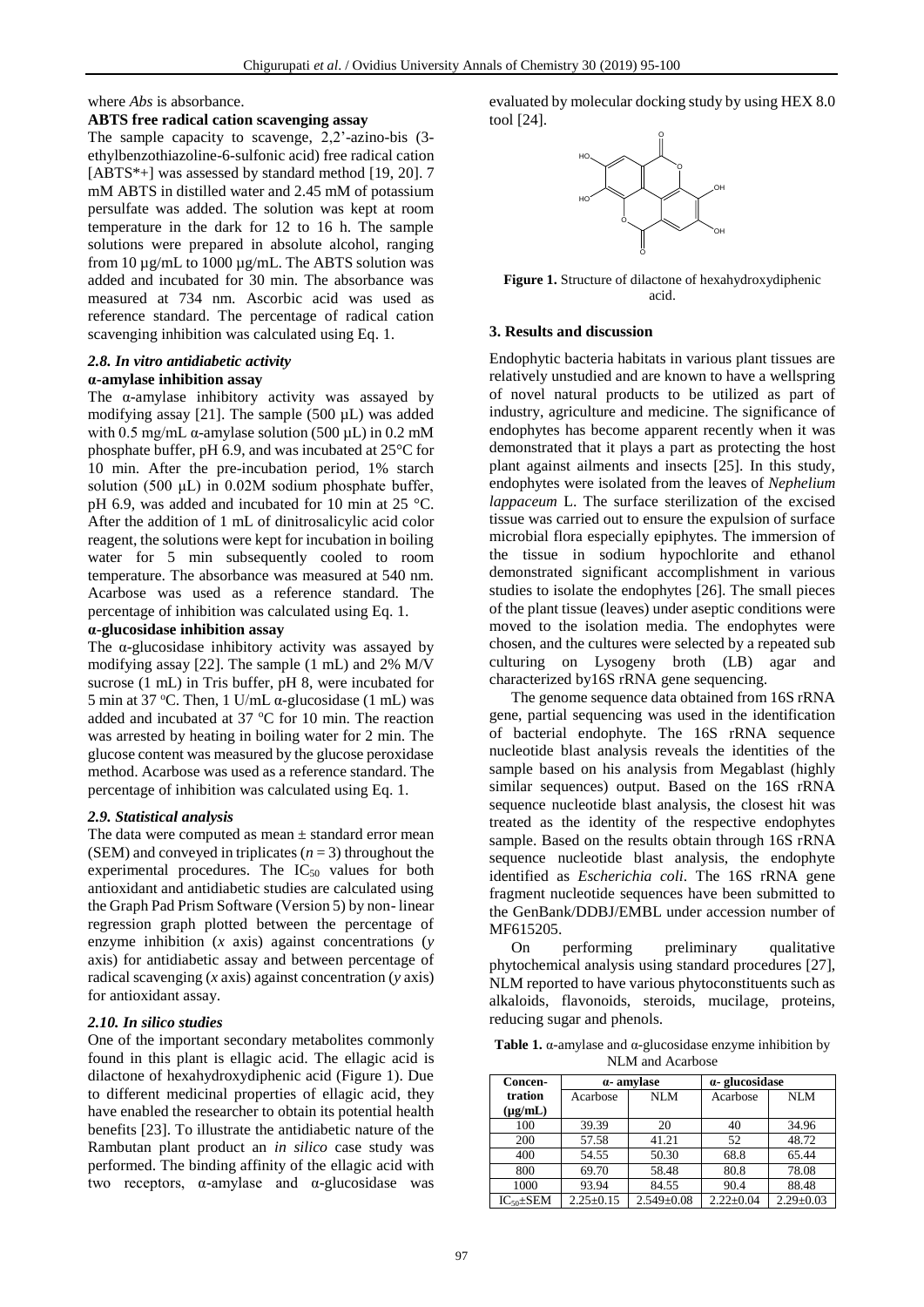The crude extract of endophyte is subjected to *in vitro* antioxidant assay and the scavenging effect of free radicals was screened by using both ABTS and DPPH methods. Ascorbic acid was used as a standard drug for both assays. The sample and standard are diluted in absolute alcohol at the concentrations of 10, 25, 50, 100, 250, 500 and 1000  $\mu$ g/mL. As depicted in Figure 2(a) and 2(b), the scavenging effect of highest concentration, 1000 µg/mL of NLM and ascorbic acid showed 92.1%  $(IC_{50} \pm SEM \ 1.35 \pm 0.03 \ \mu g/mL)$  and 96.7%  $(IC_{50} \pm SEM \$ 1.07±0.09 µg/mL) respectively in ABTS assay. In DPPH assay, the scavenging effect of highest concentration, 1000 µg/mL of NLM and standard showed 89.5% ( $IC_{50} \pm SEM$  1.47 $\pm 0.03$   $\mu$ g/mL) and 94.38% ( $IC_{50} \pm SEM \ 1.37 \pm 0.09 \ \mu g/mL$ ) respectively.

Plants have different free radicals scavenging molecules that are abundant in antioxidant activity [28]. Most plants are wellspring of phenolics, flavanols, carotenoids, vitamin E and ascorbic acid, which have the scavenging capability in the human system [29, 30]. Various polyphenolic constituents acquired from plants are more practical antioxidants and as needs it may be add to defensive effects *in vivo*. As indicated by past investigations [31], phytoconstituents with potent antioxidants have been known to be great enzyme inhibitors, hyperglycemia regulators and other diabetic intricacies resulting from oxidative stress.



**Figure 2 (a):** ABTS radical scavenging assay of ascorbic acid (blue color) and NLM (green color); **2 (b):** DPPH radical scavenging assay of ascorbic acid (blue color) and NLM (green color)**.**

Compared with the standard Acarbose, the extract at maximum concentration showed significant  $\alpha$  amylase inhibition activity of 84.55% (IC<sub>50</sub>±SEM 2.549±0.08 μg/mL) and 93.94 (IC<sub>50</sub>± SEM 2.251±0.15 μg/mL) for NLM and Acarbose respectively as appeared in Table 1. For α-glucosidase inhibition assay, the extract demonstrated that the concentration is dependent to percentage of α-glucosidase inhibition. The concentration needed for 50% inhibition  $(IC_{50} \pm SEM)$ was found to be 2.29±0.03 μg/mL for NLM. The IC<sub>50</sub> $\pm$ SEM of Acarbose for α-glucosidase inhibitory activity was found in  $2.22 \pm 0.04$  μg/mL as shown in Table 1.

The pancreatic  $\alpha$ -amylase is one of the fundamental enzymes in the human stomach, as it breaks down starch into oligosaccharides and disaccharides. The glucose product is later ingested into the blood circulation. The α-amylase inhibition would reduce the starch breakdown in the intestinal tract. In this way, the postprandial hyperglycemia level may decrease [32]. The enzyme inhibitory effect suggests that the active components (secondary metabolites) competes with the substrate for binding to the active site of the enzyme,

thus preventing the breakdown of oligosaccharides to disaccharide and resulting from the anomalous bacterial fermentation of undigested carbohydrates in the colon and therefore mild enzyme activity is desirable [33].

Ellagic acid, which was found as important secondary metabolites of rambutan, and was chosen as a chemical constituent for the present *in silico* docking study [22]. One of the important secondary metabolites commonly found in this plant is ellagic acid. The docking conformation of the ellagic acid with the different receptors of  $\alpha$ -amylase and  $\alpha$ -glucosidase was depicted in Figure 3(a) and 3(b).

Several researches on ellagic acid have been done and specifically Chao *et al*. (2009) reported about the supplement of both ellagic acid can prevent diabetic cardiomyopathy [34]. Hex 8.0.0 is a popular protein docking program that contains an interactive molecular graphics program for calculating and displaying feasible docking modes of pairs of protein and ligand molecules. This program is capable of calculating the protein-ligand docking, assuming the ligand is rigid, also it superposes pairs of molecules using only knowledge of their 3D shapes. It uses Spherical Polar Fourier (SPF) correlations to accelerate the calculations and its one of the few docking programs which has built in graphics to view the results. During the docking process the default settings of the parameter were used in Hex 8.0 tools as shown in Table 2.

**Table 2.** Parameters set for the docking process.

| No.           | <b>Parameters</b> | <b>Set conditions</b> |
|---------------|-------------------|-----------------------|
|               | Correlation type  | Shape only            |
| $\mathcal{D}$ | FFT Mode          | 3D fast lite          |
| 3             | Grid dimension    | 0.6                   |
|               | Receptor range    | 180                   |
| 5             | Ligand range      | 180                   |
| 6             | Twist range       | 360                   |
|               | Distance range    | 40                    |



**Figure** 3(a): The docking conformation of the ellagic acid (red stick) with the different receptors (yellow in color) of  $\alpha$ amylase; **3(b):** The docking conformation of the ellagic acid (red stick) with the different receptors (yellow in color) of  $\alpha$ glucosidase.

For docking study, the crystal structure was obtained from the protein data bank (PDB) available at www. rcsb.org/pdb. The PDB id 3l4w receptor was used for αglucosidase and 3ole was used as the receptor for αamylase. Similarly, the ellagic acid structure was obtained from the pdb.

The docking energy (*E* values) was computed as - 263.10 in case of  $\alpha$ -glucosidase and -278.79 for  $\alpha$ amylase which is an indication of their interaction. The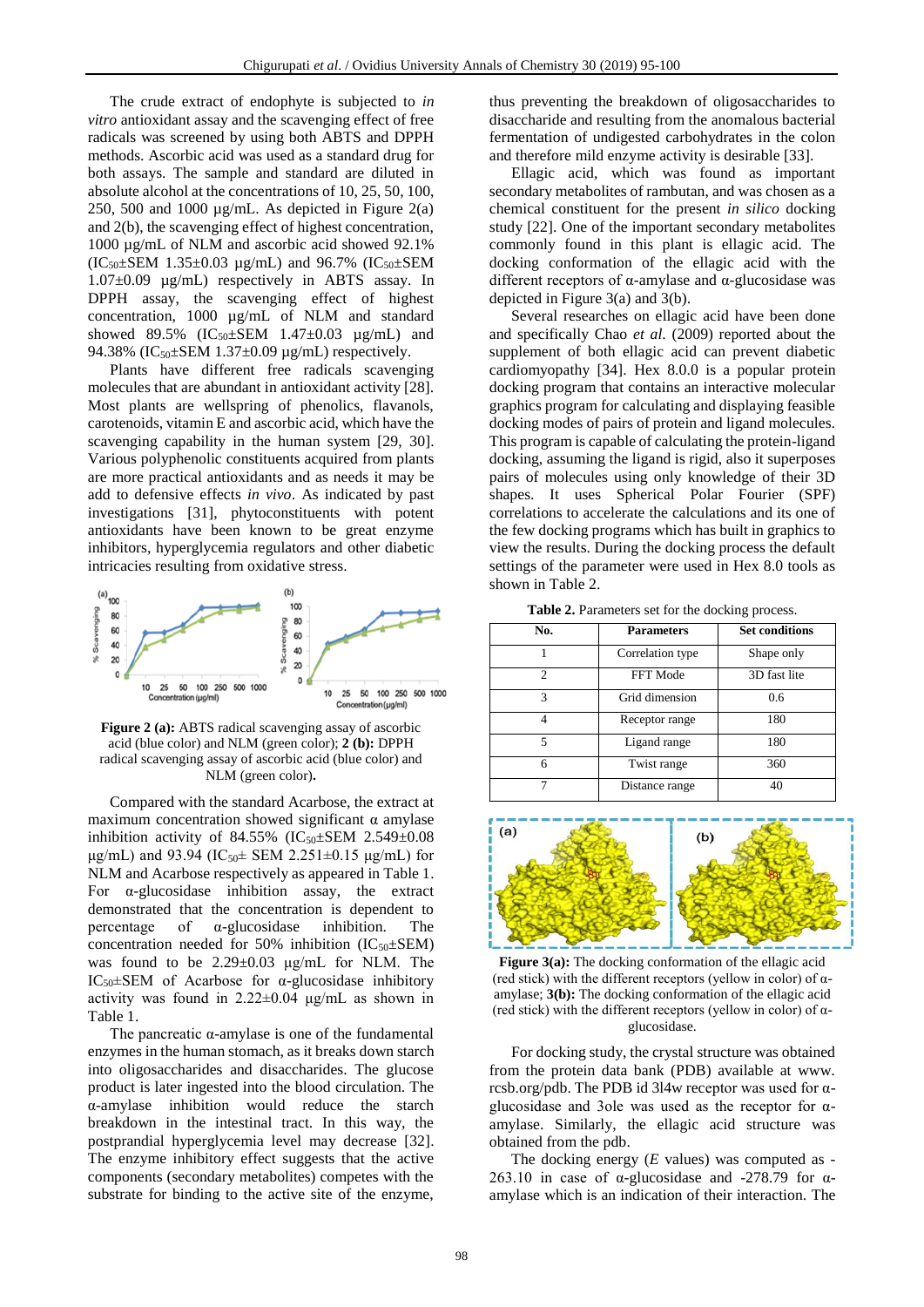result showed the *E* value obtained from the docking process is more compatible with the receptor that evaluates the antidiabetic nature of the ellagic acid. However, these molecules need to be further screened extensively through *in vitro* and *in vivo* experimentation before reaching any deceive conclusion.

### **4. Conclusions**

The present study presumes that the presence of bioactive compound in the crude extract from the endophyte bacteria *Escherichia coli,* present in the leaves of *Nephelium lappaceum* L. exhibited promising antioxidant and antidiabetic properties*.* It merits saying that the *Nephelium lappaceum* L. which harbor the endophytes of the present study has been generally utilized in folklore medicine. Endophytes within these plants hold extraordinary potential in producing bioactive compounds*. In silico* study revealed that the ellagic acid component present in the secondary metabolite of the endophyte might be responsible for antidiabetic activity. Additional research like purification and fractionation of the active compounds in the crude extract of the endophyte and their structural elucidation will uncover the obscure compounds in the isolates and helps in the development of future drugs.

### **Acknowledgements**

Authors are thankful to AIMST University, Malaysia and QASSIM University, Saudi Arabia for their support and facilities provided.

### **Conflict of interest**

All the authors ensure that there is no conflict of interest regarding authorship, or any other matters pertaining to this manuscript.

### **References**

- [1]. K. Rajagopal, M. Sundharamoorthy, P. Arumugam, W. Jasmith Basha, K. Govindarajan, R. Rajendran, *In vitro* antibacterial activity of endophytic fungal extracts isolated from a pharmaceutically important plant *Ficus religiosa* L., Int. J. Pharma. Bio. Sci. 6 (2015) 1093–8.
- [2]. J.K. Grover, S. Yadav, V. Vats, Medicinal plants of India with anti-diabetic potential, J. Ethnopharmacol. 81 (2002) 81–100.
- [3]. S. Chigurupati, M.R. Marri, S. Vijayabalan, K.K. Selvarajan, Bacterial endo-symbiont Inhabiting *Durio zibethinus* leaves and their antibacterial potential, Int. J. Pharm. Tech. Res. 11 (2018) 198- 205.
- [4]. A.J. Krentz, C.J. Bailey, Oral antidiabetic agents: Current role in type 2 diabetes mellitus, Drugs 65 (2005) 385-411.
- [5]. R. Kasiviswanath, A. Ramesh, K.E. Kumar, Hypoglycemic and antihyperglycemic effect of *Gmelina asiatica* LINN. in normal and in alloxan induced diabetic rats, Biol. Pharm. Bull. 28 (2005) 729–32.
- [6]. J. Strain, Disturbances of micronutrient and antioxidant status in diabetes, Proc. Nutr. Soc. 50 (1991) 591–604.
- [7]. U. Salar, K.M. Khan, S. Chigurupati, S. Syed, S. Vijayabalan, A. Wadood, M. Riaz, M. Ghufran, S. Perveen, New hybrid scaffolds based on hydrazinyl thiazole substituted coumarin; As novel leads of dual potential; *In vitro* α-amylase inhibitory and antioxidant (DPPH and ABTS radical scavenging) activities, Med. Chem. 15 (2019) 87-101.
- [8]. M. Brownlee, Biochemistry and molecular cell biology of diabetic complications, Nature 414 (2001) 813–20.
- [9]. A. Rohman, Physico-chemical properties and biological activities of rambutan (*Nephelium lappaceum* L.) fruit, Res. J. Phytochem. 11 (2017) 66–73.
- [10]. M. Sekar, H. Merican, Formulation and evaluation of herbal shampoo containing rambutan leaves extract, Int. J. Pharma Bio Sci. 7 (2016) 146-151.
- [11]. U. Palanisamy, H.M. Cheng, T. Masilamani, T. Subramaniam, L.T. Ling, A.K. Radhakrishnan, Rind of the rambutan, *Nephelium lappaceum*, a potential source of natural antioxidants, Food Chem. 109 (2008) 54-63.
- [12]. N. Sadrati, H. Daoud, A. Zerroug, S. Dahamna, S. Bouharati, Screening of antimicrobial and antioxidant secondary metabolites from endophytic fungi isolated from wheat (*Triticum durum*), J. Plant. Prot. Res. 53 (2013) 128–36.
- [13]. H. Muzzamal, R. Sarwar, I. Sajid, S. Hasnain, Isolation, identification and screening of endophytic bacteria antagonistic to biofilm formers, Pak. J. Zool. 44 (2012) 249–57.
- [14]. S.J. Bhore, N. Ravichantar, C.Y. Loh, N. Ravichantar, C.Y. Loh, Screening of endophytic bacteria isolated from leaves of Sambung Nyawa [*Gynura procumbens* (Lour.) Merr.] for cytokininlike compounds, Bioinformation. 5 (2010) 191-7.
- [15]. K. Ramasamy, S.M. Lim, H.A. Bakar, N. Ismail, M.S. Ismail, M.F. Ali, Antimicrobial and cytotoxic activities of Malaysian endophytes, Phytother. Res. 24 (2010) 640–3.
- [16]. R.M. Prabhavathi, M.P. Prasad, M. Jayaramu, Studies on qualitative and quantitative phytochemical analysis of *Cissus quadrangularis*, Adv. Appl. Sci. Res. 7 (2016) 11–7.
- [17]. R. Suthakaran, G. Somasekhar, C. Sridevi, M. Marikannan, K. Suganthi, G. Nagarajan, Synthesis, antiinflammatory, antioxidant and antibacterial activities of 7-methoxy benzofuran pyrazoline derivatives, Asian J. Chem. 19 (2007) 3353–62.
- [18]. C. Sridevi, M. Selvaraj, V. Mani, K.K. Selvarajan, J.I. Mohammad, B. Kaveti, Identification of novel acetylcholinesterase inhibitors: Indolopyrazoline derivatives and molecular docking studies, Bioorganic Chem. 67 (2016) 9–17.
- [19]. C. Sridevi, S.A. Shaikh, J.I. Mohammad, K.K. Selvarajan, A.R. Nemala, C.H. Khaw, C.F. Teoh, T.H. Kee, *In vitro* antioxidant and *in vivo* antidepressant activity of green synthesized